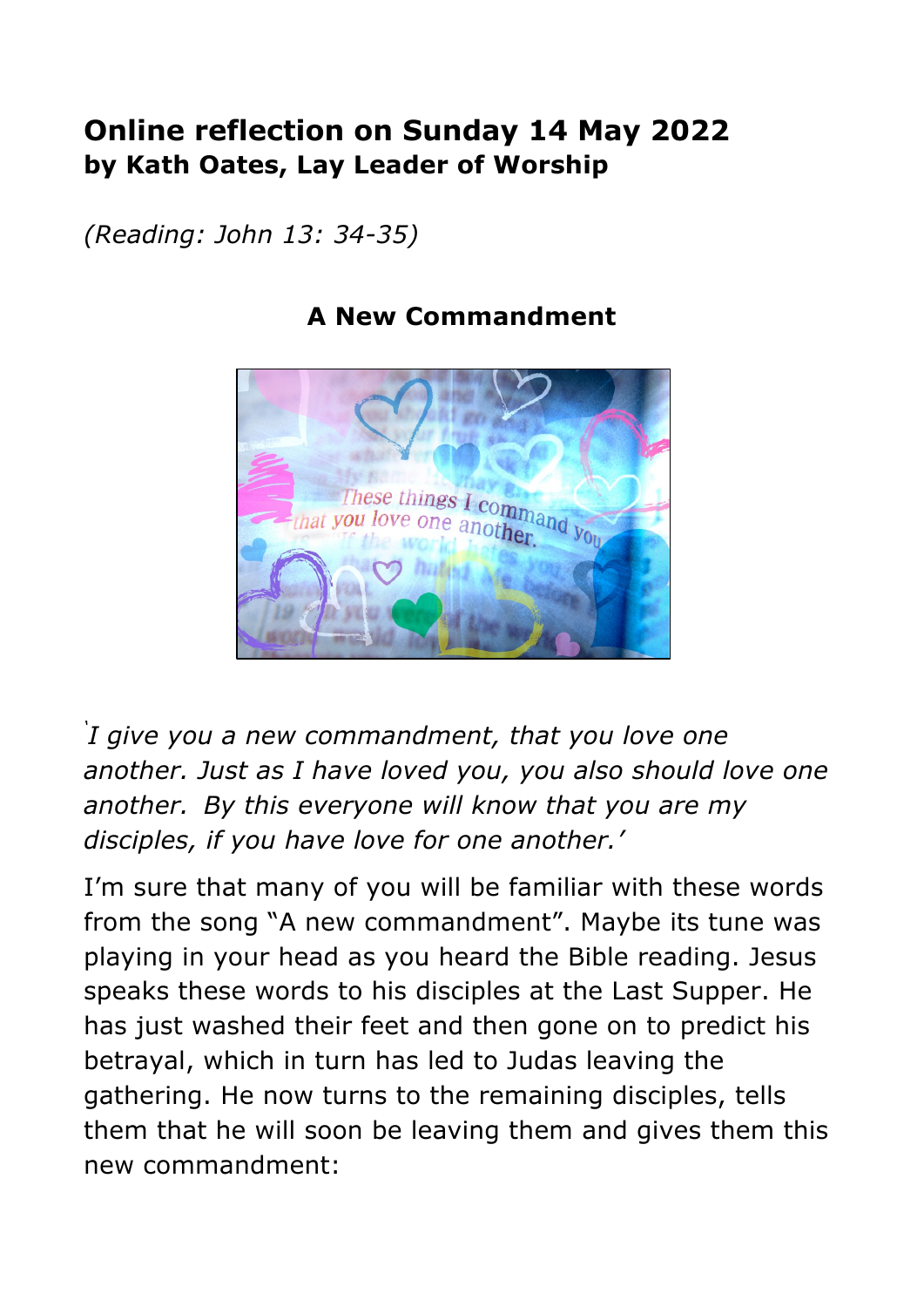*'Just as I have loved you, you also should love one another.'*

We can see another commandment about love in Matthew's Gospel; a Pharisee has asked Jesus which is the greatest commandment. Jesus replies: "Love the Lord your God with all your heart, soul, mind and strength and love your neighbour as yourself." In Luke's Gospel, Jesus is asked: "Who is my neighbour?", and he answers by telling the parable of the Good Samaritan; our neighbour is anyone in need. But here, in John's Gospel, Jesus' command is different. They should love one another as he has loved them. So how has Jesus loved them? What does this love look like?

His love is unconditional. He loves them just as they are, with all their imperfections.

He loves them whatever their background or social standing. Some of his followers are looked down on by others in society, as they include tax collectors, fishermen, northerners and even women! All are valued, all are included and all are loved.

It's a forgiving love; it holds no grudges. He knows that Peter will soon deny him but Jesus will forgive him and give him an opportunity for restoration. He even bears no grudge against Judas who will go on to betray him.

He is generous towards them, devoting time to teaching and preparing them for the work they will be called to do. He actively involves them in his ministry; it's a very practical, hands-on training programme. He trusts them, sending them off to put their training into practice without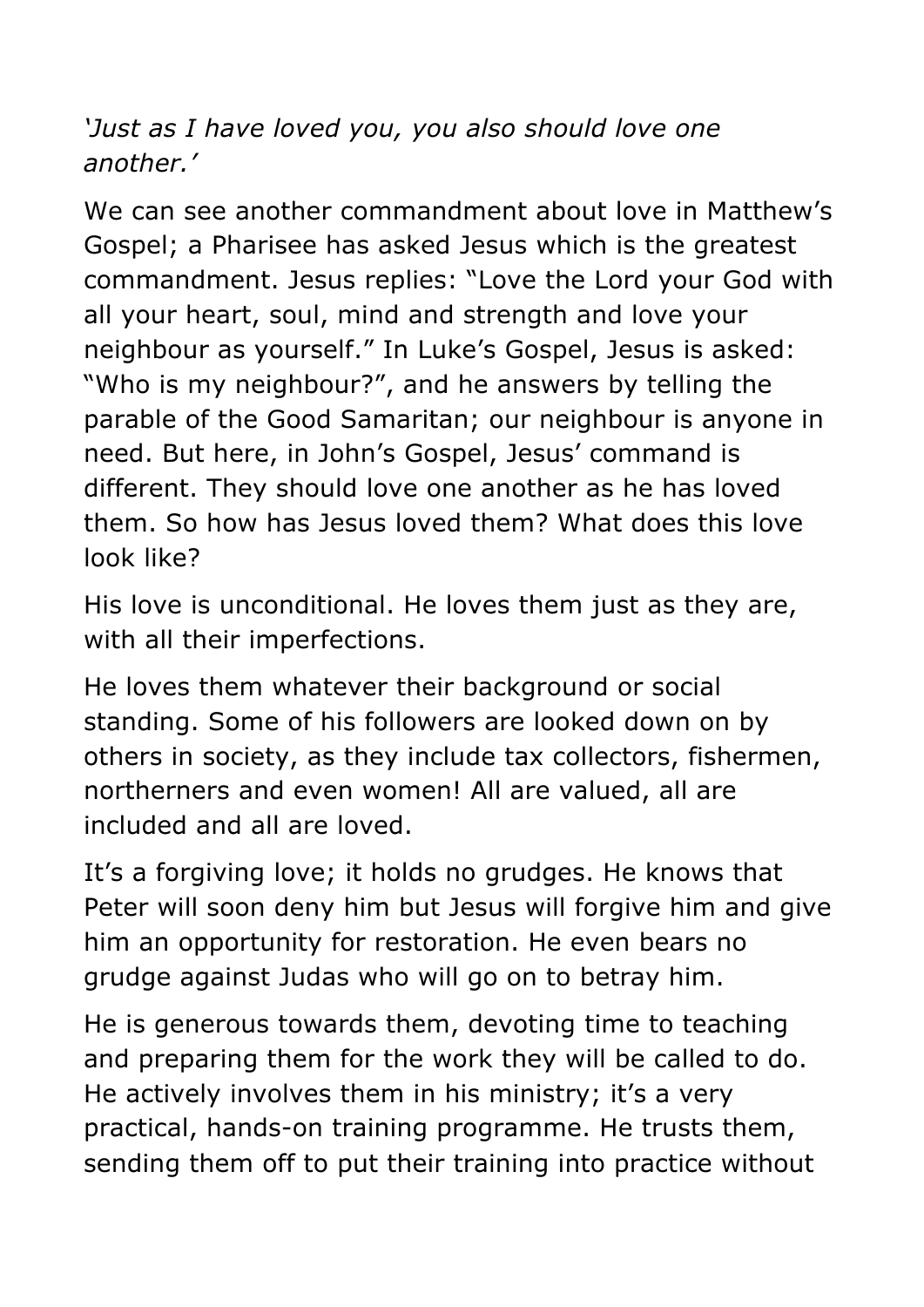him. And he's there when they need help and encouragement.

It's a patient love. Many times they miss the point and he gently directs them back to where they should be.

It's a humble love. He is willing to get down on his knees to wash their feet, to do the job usually reserved for a servant. And it is a love which is so great that he is prepared to die for them on the cross.

*'Just as I have loved you, you also should love one another. By this everyone will know that you are my disciples, if you have love for one another.'*

Jesus tells them to show this kind of love to each other so that the world will know that they are his followers. He is also calling us to show this same love for one another. But what does this mean; what could this look like?

I'd like to share a story with you from my time in Germany. Geoff and I had moved to Munich due to his work at NatWest Bank. We didn't know anybody there and I spoke very little German. On our first Sunday, we decided to go to the service at the English-speaking Methodist church in the centre of the city. On that particular Sunday, they were following a new format as they experimented with a more contemporary style of worship. I don't remember much about the service but what I do remember is that a number of people in our age group were having a pot luck lunch at someone's house and that they invited us to join them. We happily accepted their hospitality. Later, over lunch, they were debating the merits or otherwise of the new service. Some had loved it; others preferred a more traditional